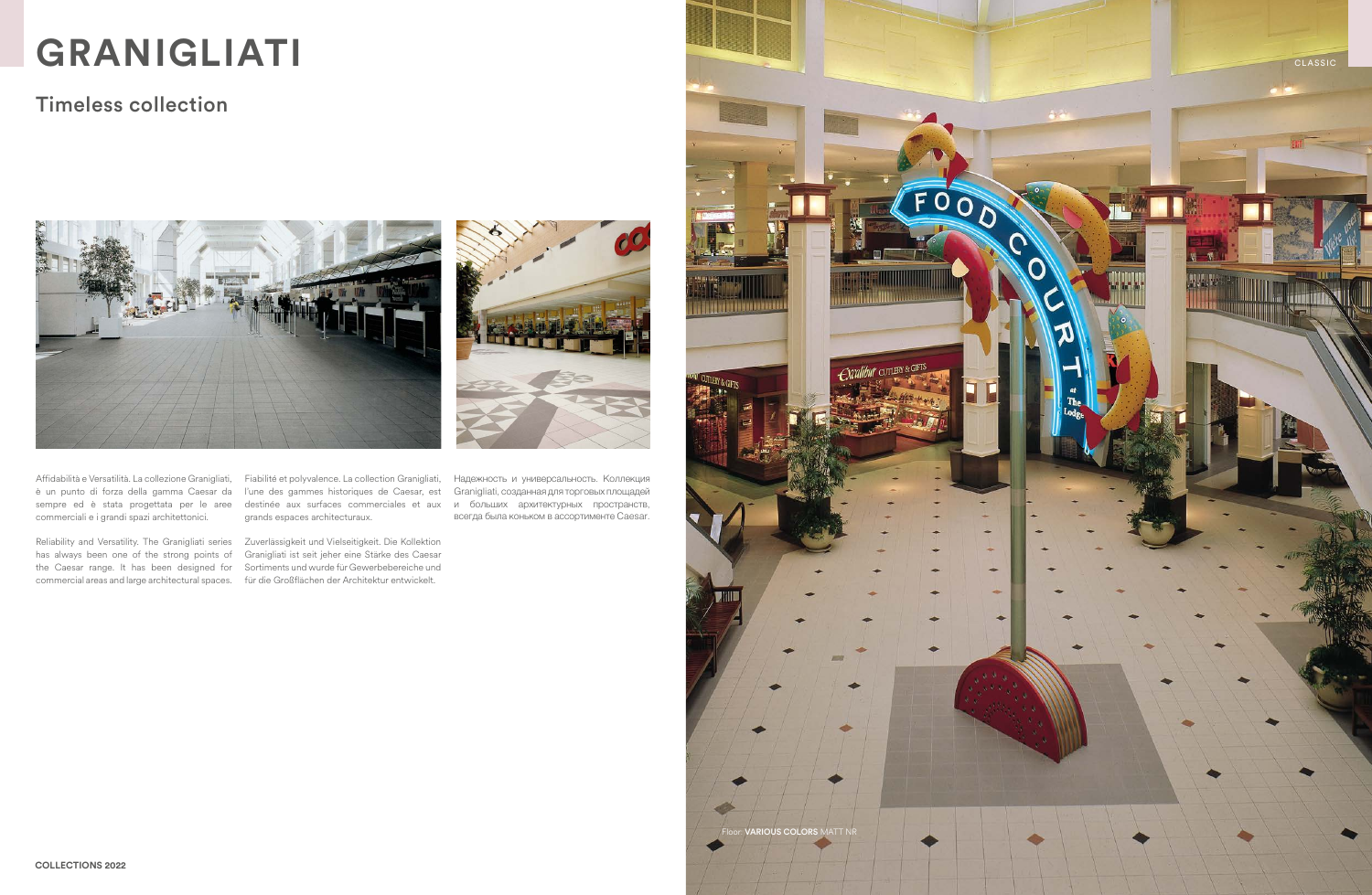30x30 8 mm MATT NR, TEXTURED NR R12 B

## Colori - Formati

Colors - Sizes



\*La liste a jour des produits et formats des series certifiees QB-UPEC est disponible en usine.

# **GRANIGLIATI**

**MATT NR**

**TEXTURED NR R12 B**



#### QUARZITE DIORITE







#### GRIGIO TIMAU **TUNDRA**



## La gamma The range



TEXTURED<br>NR R12 B



NR Non rettificato. - Not rectified. - Non rectifié. - Nicht rektifiziert. - Не ретифицированный.

#### BOTTICINO



 $\frac{1}{2}$   $\frac{1}{2}$   $\frac{1}{2}$   $\frac{1}{2}$   $\frac{1}{2}$   $\frac{1}{2}$   $\frac{1}{2}$   $\frac{1}{2}$   $\frac{1}{2}$   $\frac{1}{2}$   $\frac{1}{2}$   $\frac{1}{2}$   $\frac{1}{2}$   $\frac{1}{2}$   $\frac{1}{2}$   $\frac{1}{2}$   $\frac{1}{2}$   $\frac{1}{2}$   $\frac{1}{2}$   $\frac{1}{2}$   $\frac{1}{2}$   $\frac{1}{2}$ 

### CARRARA



CLASSIC